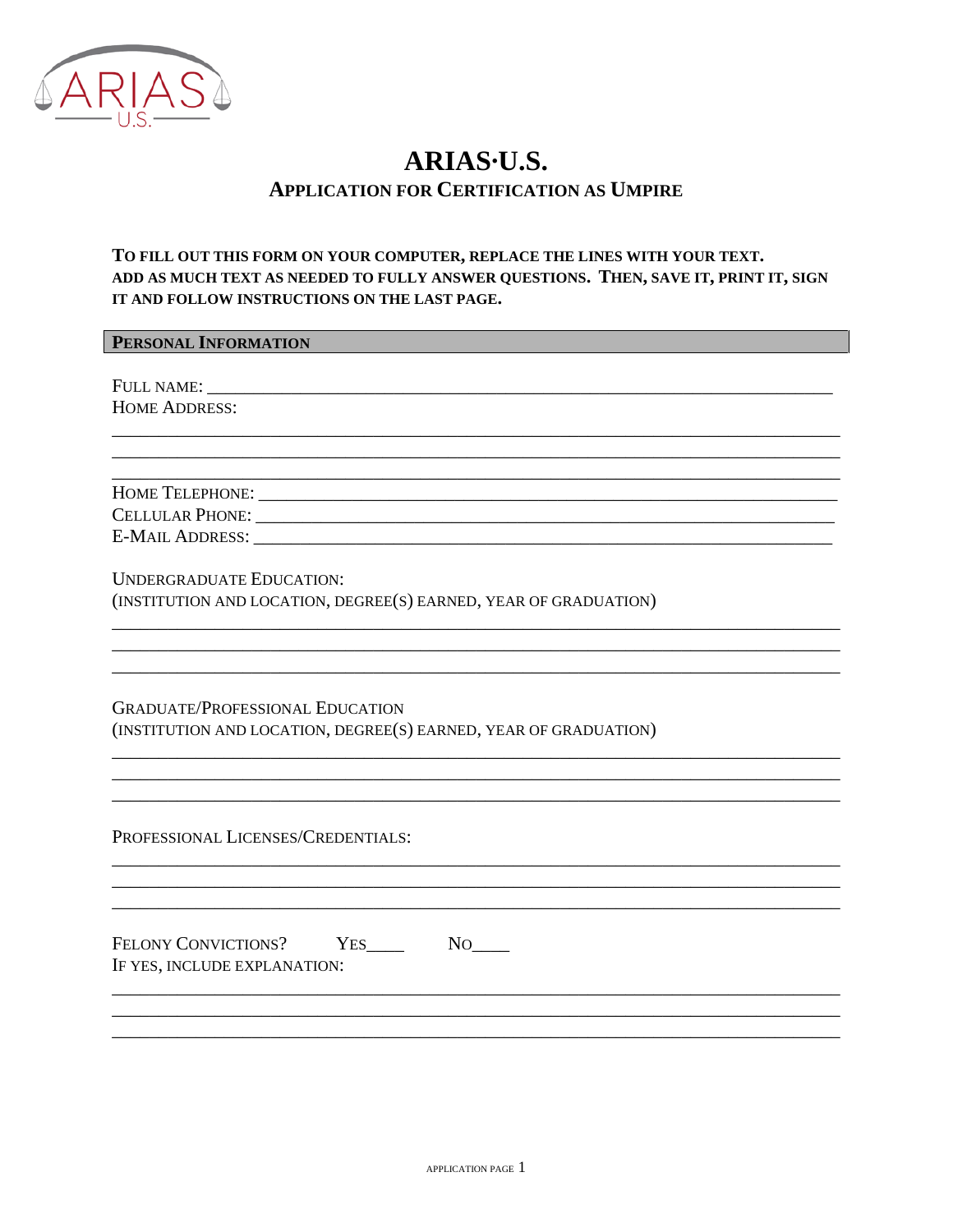#### **COMPLETION OF REQUIREMENTS**

### **I. QUALIFICATION AS ARIAS U.S. CERTIFIED ARBITRATOR**

ARE YOU A CURRENT MEMBER IN GOOD STANDING OF ARIAS U.S.?

YES \_\_\_\_\_\_\_\_\_ NO \_\_\_\_\_\_\_\_\_\_

ARE YOU CURRENTLY CERTIFIED AS AN ARIAS ARBITRATOR?

YES NO NO

DATE OF INITIAL ARIAS ARBITRATOR CERTIFICATION:

IF DATE OF INITIAL ARIAS ARBITRATOR CERTIFICATION IS PRIOR TO JANUARY 1, 2009, DATE OF CERTIFICATION UNDER REQUIREMENTS EFFECTIVE AFTER JANUARY 1, 2009:\_\_\_\_\_\_\_\_\_\_\_\_\_\_\_\_\_\_

# **II. PARTICIPATION AS AN ARBITRATOR OR UMPIRE IN FIVE (5) OR MORE INSURANCE OR REINSURANCE ARBITRATIONS, EACH THROUGH TO FINAL AWARD AFTER COMPLETION OF AN EVIDENTIARY HEARING OF AT LEAST THREE (3) FULL DAYS ON THE SUBSTANTIVE MERITS OF THE PARTIES' DISPUTE ("QUALIFYING ARBITRATIONS")**

FOR QUALIFYING ARBITRATIONS, PLEASE PROVIDE THE FOLLOWING INFORMATION:

DATES ON WHICH THE PANEL CONDUCTED AN EVIDENTIARY HEARING OF AT LEAST THREE (3) FULL DAYS ON THE SUBSTANTIVE MERITS OF THE DISPUTE: \_\_\_\_\_\_\_\_\_\_\_\_\_\_\_\_\_\_\_\_\_\_\_\_\_\_\_\_ NAMES OF OTHER PANEL MEMBERS:

DATES ON WHICH THE PANEL CONDUCTED AN EVIDENTIARY HEARING OF AT LEAST THREE (3) FULL DAYS ON THE SUBSTANTIVE MERITS OF THE DISPUTE:  $\blacksquare$ NAMES OF OTHER PANEL MEMBERS:

 \_\_\_\_\_\_\_\_\_\_\_\_\_\_\_\_\_\_\_\_\_\_\_\_\_\_\_\_\_\_\_\_\_\_\_\_\_\_\_\_\_\_\_\_\_\_\_\_\_ \_\_\_\_\_\_\_\_\_\_\_\_\_\_\_\_\_\_\_\_\_\_\_\_\_\_\_\_\_\_\_\_\_\_\_\_\_\_\_\_\_\_\_\_\_\_\_\_\_

 \_\_\_\_\_\_\_\_\_\_\_\_\_\_\_\_\_\_\_\_\_\_\_\_\_\_\_\_\_\_\_\_\_\_\_\_\_\_\_\_\_\_\_\_\_\_\_\_\_ \_\_\_\_\_\_\_\_\_\_\_\_\_\_\_\_\_\_\_\_\_\_\_\_\_\_\_\_\_\_\_\_\_\_\_\_\_\_\_\_\_\_\_\_\_\_\_\_\_

 \_\_\_\_\_\_\_\_\_\_\_\_\_\_\_\_\_\_\_\_\_\_\_\_\_\_\_\_\_\_\_\_\_\_\_\_\_\_\_\_\_\_\_\_\_\_\_\_\_ \_\_\_\_\_\_\_\_\_\_\_\_\_\_\_\_\_\_\_\_\_\_\_\_\_\_\_\_\_\_\_\_\_\_\_\_\_\_\_\_\_\_\_\_\_\_\_\_\_

 \_\_\_\_\_\_\_\_\_\_\_\_\_\_\_\_\_\_\_\_\_\_\_\_\_\_\_\_\_\_\_\_\_\_\_\_\_\_\_\_\_\_\_\_\_\_\_\_\_ \_\_\_\_\_\_\_\_\_\_\_\_\_\_\_\_\_\_\_\_\_\_\_\_\_\_\_\_\_\_\_\_\_\_\_\_\_\_\_\_\_\_\_\_\_\_\_\_\_

DATES ON WHICH THE PANEL CONDUCTED AN EVIDENTIARY HEARING OF AT LEAST THREE (3) FULL DAYS ON THE SUBSTANTIVE MERITS OF THE DISPUTE: \_\_\_\_\_\_\_\_\_\_\_\_\_\_\_\_\_\_\_\_\_\_\_\_\_\_\_\_\_\_\_\_\_\_ NAMES OF OTHER PANEL MEMBERS: \_\_\_\_\_\_\_\_\_\_\_\_\_\_\_\_\_\_\_\_\_\_\_\_\_\_\_\_\_\_\_\_\_\_\_\_\_\_\_\_\_\_\_\_\_\_\_\_\_

DATES ON WHICH THE PANEL CONDUCTED AN EVIDENTIARY HEARING OF AT LEAST THREE (3) FULL DAYS ON THE SUBSTANTIVE MERITS OF THE DISPUTE: \_\_\_\_\_\_\_\_\_\_\_\_\_\_\_\_\_\_\_\_\_\_\_\_\_\_\_\_\_\_\_\_\_ NAMES OF OTHER PANEL MEMBERS: